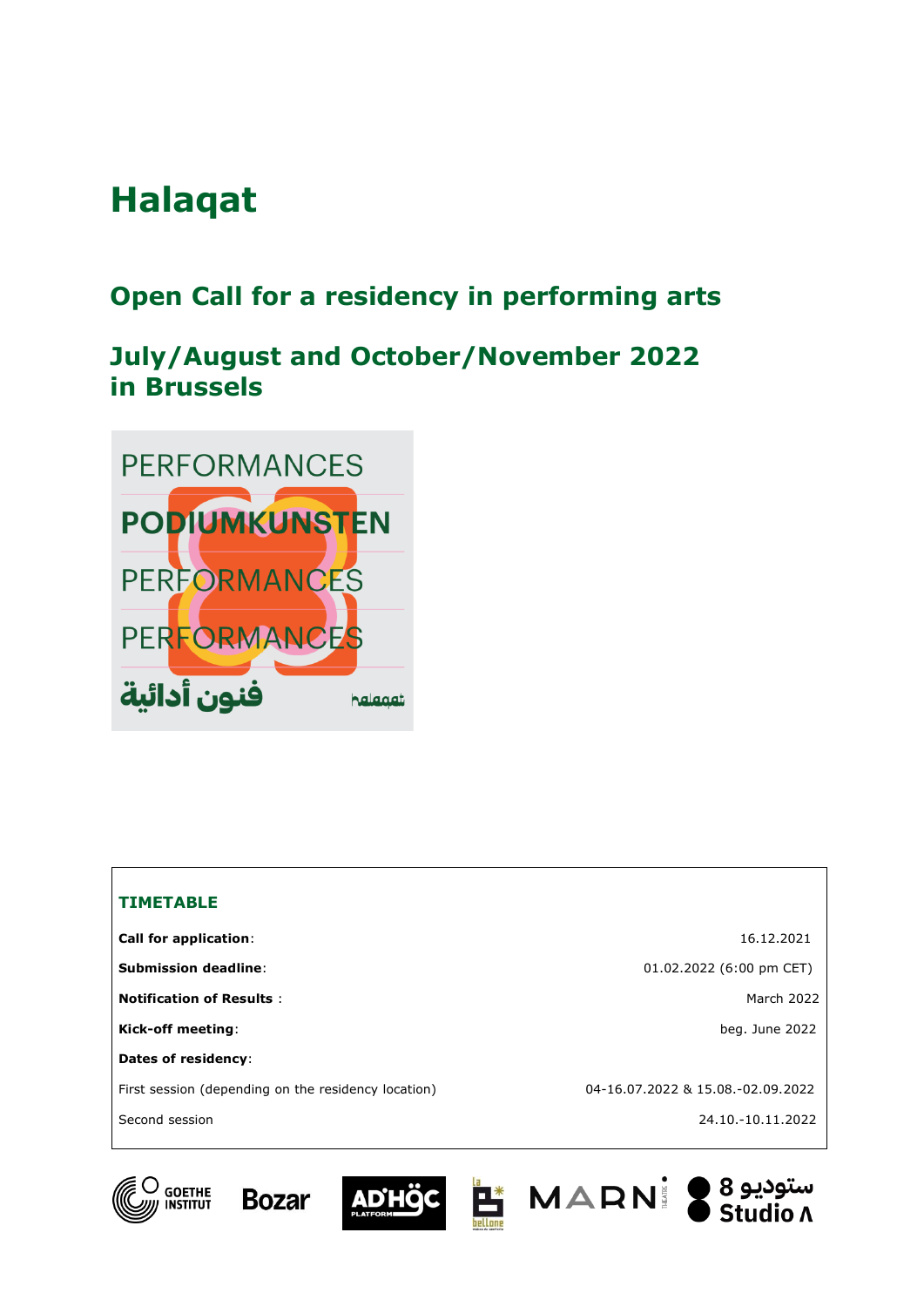**يطلق معهد جوته وبوزار برنامج إقامة فنية في مجال الفنون األدائية عام 2022 بمشاركة المنسقة الفنية والدرامية** نجمة حاج بن شلابي ومركز "لا بيلون" ومسرح "تياتر مارني". يبحث البرنامج عن عشرة فنانين ناشئين ومتحمسين من العالم العربي أو من جاليته في أوروبا.. خلال هذه الإقامة التي ستدوم ستة أسابيع، سيلتقي الفنانون **ليبدعوا معا أيضا .**

### **ABOUT THE RESIDENCY**

**The Goethe-Institut and Bozar together with the curator and dramaturg Nedjma Hadj Benchelabi, La Bellone and Théâtre Marni** start a residency programme in performing arts in 2022 and are looking for **up to ten motivated emerging performing arts makers from the Arab world or the Arab diaspora in Europe to meet and create in Belgium for six weeks in total in 2022.**

This open call addresses performing arts artists with new proposals or projects at a very early stage of elaboration on the following leitmotiv: "Politics of Spaces and Bodies" (www.goethe.de/belgium/halagat). We accept solos, duos and trios and are open for multidisciplinary projects. Any type of performing arts suits as long as the body is at the centre of the proposal. The selected artists should be emerging artists with at least one professional production and should be open for collective exchange and reflection in a multicultural context.

The artists will be invited two times to Brussels for a 3-week residency to work under the guidance of professional mentors. The specific trajectory will be tailor-made according to the needs and expectations of the selected artists and therefore disclosed after the selection procedure. Throughout the 6 weeks, the mentors will closely follow the work of each participant, giving feedback and support where necessary. As a result, the 10 emerging artists will be able to deepen their artistic dialogue and to work with professional counterparts in order to realise their visions. The work-in-progress will be performed during a showcase event. Exchange moments and encounters between the selected artists are scheduled as well.

The residencies will be hosted at and by two different partners in Brussels: La Bellone or Théâtre Marni. La Bellone will host two solo projects at an early stage of development as it is a research center. Théâtre Marni will host four projects (solos, duos and trios) where the stage and studio are available. The jury will decide on the repartition of the projects in both locations.

This performance residency programme is part of the project [Halaqat](https://www.goethe.de/ins/be/en/kul/eur/ela.html) organised by the Goethe-Institut together with Bozar - Centre for Fine Arts Brussels and co-funded by the European Union. Serving as a bridge between both regions, Halaqat offers a contemporary journey into artistic imaginaries shared by the Arab world and Europe and focuses on the diversity and richness of cultural collaborations today to support and strengthen them in the future. Diverse voices of emerging and renowned artists, cultural actors and experts are brought together to approach a number of themes from their own perspective. Going beyond the idea of a simple invitation, Halaqat aims to stimulate the artists from both regions to create art together. With 'Politics of Spaces and Bodies' as their leitmotiv, they tell stories of power, limitation and impact over spaces and bodies, a theme that remains highly topical. What is the place of public and private space in both regions and in the different countries? And how do people deal with this? How will we soon experience physical and digital space? The notion of bodies, in turn, relates to issues of gender, power, bodily contact, mobility and the role of body language. Can we continue to cooperate and listen to each other in this time of pandemic - when mobility is not only limited by visas, but also by all kinds of sanitary measures?

#### **Curator and Dramaturg: Nedjma Hadj Benchelabi**

Born in Algiers and operating from Brussels, Nedjma Hadj Benchelabi is a curator and dramaturg. In the past, she was associated to prominent Belgian cultural. In recent years, she is regularly contributing to public debates and discussions, both in Europe and the Mena region, due to her specific expertise. She published diverse articles such as "Flipping the table as essential set for curating resilience", and "Stitching Work: Dramaturgy and the Politics of Curation". Focusing on supporting and voicing Performing arts in the MENA region, she was associate curator of "On Marche" Contemporary Dance Festival of Marrakech, the 'Arab Art Focus' at D-CAF-Cairo, and Tashweesh Festival in Cairo and in Brussels. As well as curator and dramaturge for 'the Un/controlled Gestures', a project which provided an opportunity for young MENA choreographers to create new performances reflecting the autonomy of the body.

Currently, she is curating the Mahmoud Darwish Program within Bozar (Brussels), Researcher at Royal School of Arts (RITCS, Brussels) and coordinator of the Dance Biennale of Africa (Marrakech, 2021).

**La [Bellone](https://www.bellone.be/f/index.asp)** – House of Performing Arts, located in the heart of Brussels, is a place for research and reflection, a dramaturgical tool for performing artists and all those interested in the making of stage performances. More on: [www.bellone.be](http://www.bellone.be/)

**[Théâtre](https://www.theatremarni.com/) Marni**: Just around the corner from Place Flagey, in the heart of Brussels, a whole host of interdisciplinary artistic projects are sprouting up in Marni. The BAR and SALLE are home to the concerts, shows and festivals, whilst the LABO upstairs is where you will find the residencies and contemporary creations. All share our spirit of openness and conviviality. Culture on a human scale. More on: [www.theatremarni.com](http://www.theatremarni.com/)